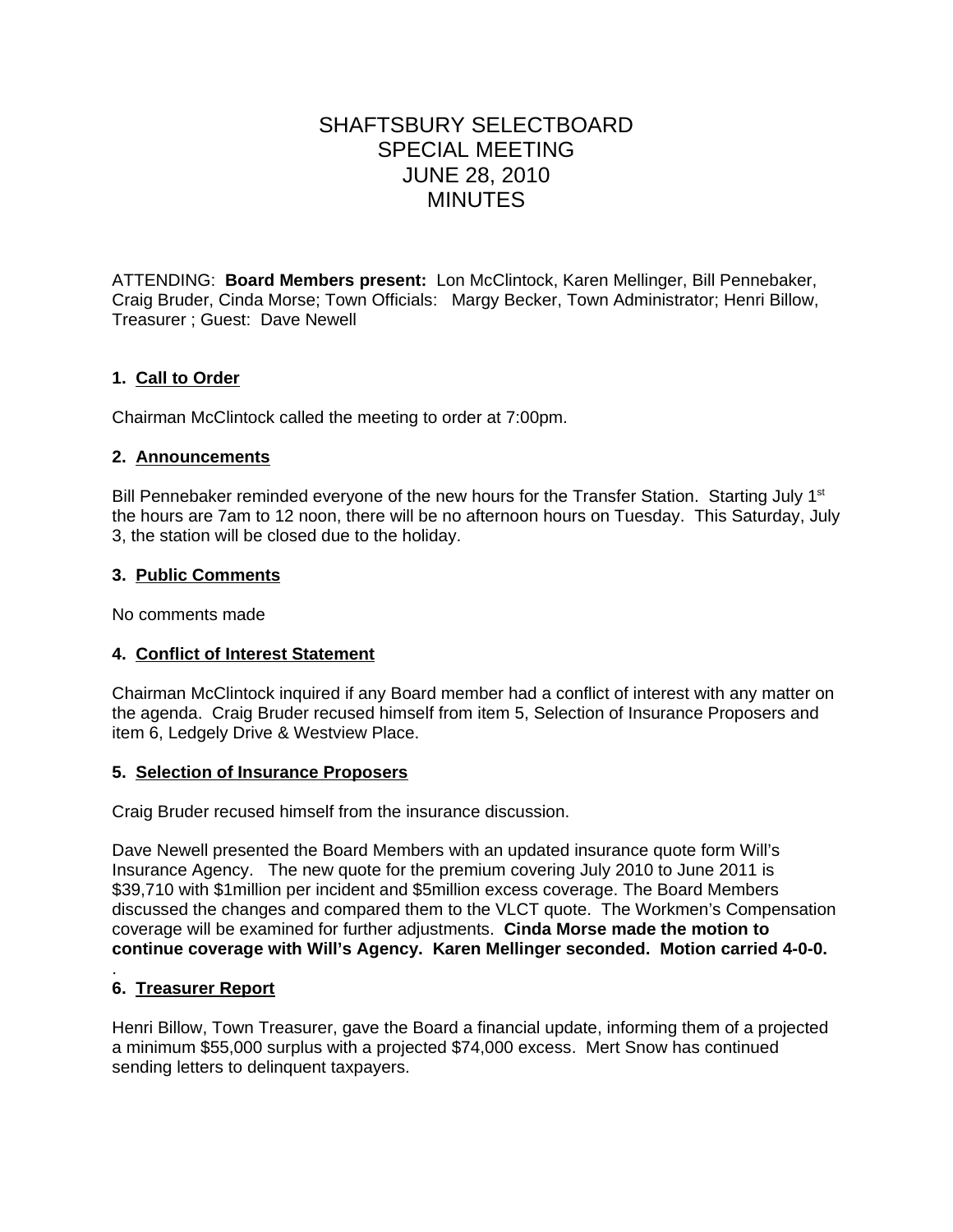## **7. Ledgely Drive and Westview Place: Reclamation and Paving–Bid Opening/Award**

Craig Bruder recused himself from discussion.

Peckham Road Corporation bid \$7,675 for pavement reclamation on the Ledgely Drive and Westview Place.

**Karen Mellinger made the motion to accept Peckham Road Corporation's bid of \$7,675 for paving reclamation. Cinda Morse seconded. Motion carried 4-0-0.**

### **8. Paran Road Construction-Bid Award**

**Karen Mellinger made the motion to accept the bid of \$2,200 from Weaver Landscaping. Bill Pennebaker seconded. Motion carried 5-0.**

### **9. Tree Work-Murphy Hill-Bid Award**

**Karen Mellinger made the motion to accept the bid of \$650 from Organic Tree Care, subject to proof of insurance. Craig Bruder seconded. Motion carried 4-1 with Cinda Morse opposed.**

### **10. Other Business**

Margy Becker informed the Board Members that the League of City and Towns Retirement system is filling the opening for Employer Trustee on July 9<sup>th</sup>. The members discussed the candidates. **Cinda Morse made the motion to authorize Chair McClintock to cast a vote for Thomas Galender. Craig Bruder seconded. Motion carried unanimously.** 

A highway matter was brought to the attention on the Board. A resident has installed landscaping on Simeon Dean Road which has blocked the culvert causing drainage issues. A site visit with Ron Daniels on July 12<sup>th</sup> or 19th is scheduled.

There has been a citizen complaint of burning on Rod and Gun Club Road by Rodney Rice. The Department of Air Quality is concerned about the matter. The Sherriff has been contacted as it may be an ordinance issue.

Margy Becker will check on the status of the Park and Ride Grant.

There will be a Facilities Committee meeting July 7, 2010 at 5pm. The committee will be discussing the two possible sites for building a garage.

## **12. Approval of Warrants**

CHECK WARRANT #W49 IN THE AMOUNT OF \$13,469.69

**Cinda Morse made the motion to approve check warrant # W49 in the amount of \$13,469.69. Craig Bruder seconded. Motion carried unanimously.**